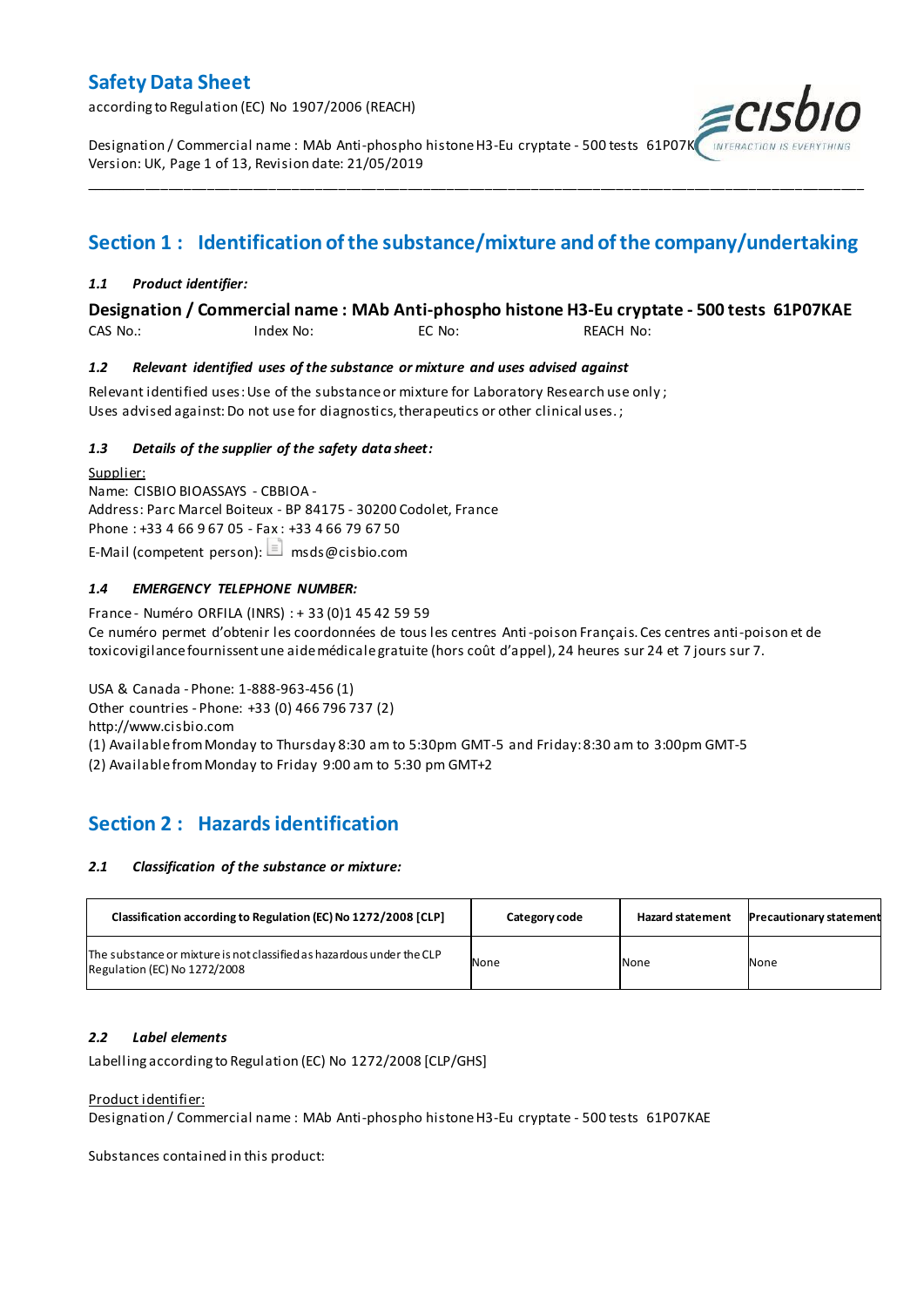according to Regulation (EC) No 1907/2006 (REACH)

Designation / Commercial name : MAb Anti-phospho histone H3-Eu cryptate - 500 tests 61P07K INTERACTION IS EVERYTHING Version: UK, Page 2 of 13, Revision date: 21/05/2019

\_\_\_\_\_\_\_\_\_\_\_\_\_\_\_\_\_\_\_\_\_\_\_\_\_\_\_\_\_\_\_\_\_\_\_\_\_\_\_\_\_\_\_\_\_\_\_\_\_\_\_\_\_\_\_\_\_\_\_\_\_\_\_\_\_\_\_\_\_\_\_\_\_\_\_\_\_\_\_\_\_\_\_\_\_\_\_\_\_\_\_\_\_\_\_\_\_\_\_\_\_



Hazard pictograms

Signal word:

Hazard and precautionary statements:

#### *2.3 Other hazards*

The mixture does not contain substances classified as 'Substances of Very High Concern' (SVHC) >= 0.1% published by the European CHemicals Agency (ECHA) under article 57 of REACH. The mixture satisfies neither the PBT nor the vPvB criteria for mixtures in accordance with annexe XIII of the REACH regulations EC 1907/2006. ; Adverse human health effects and symptoms: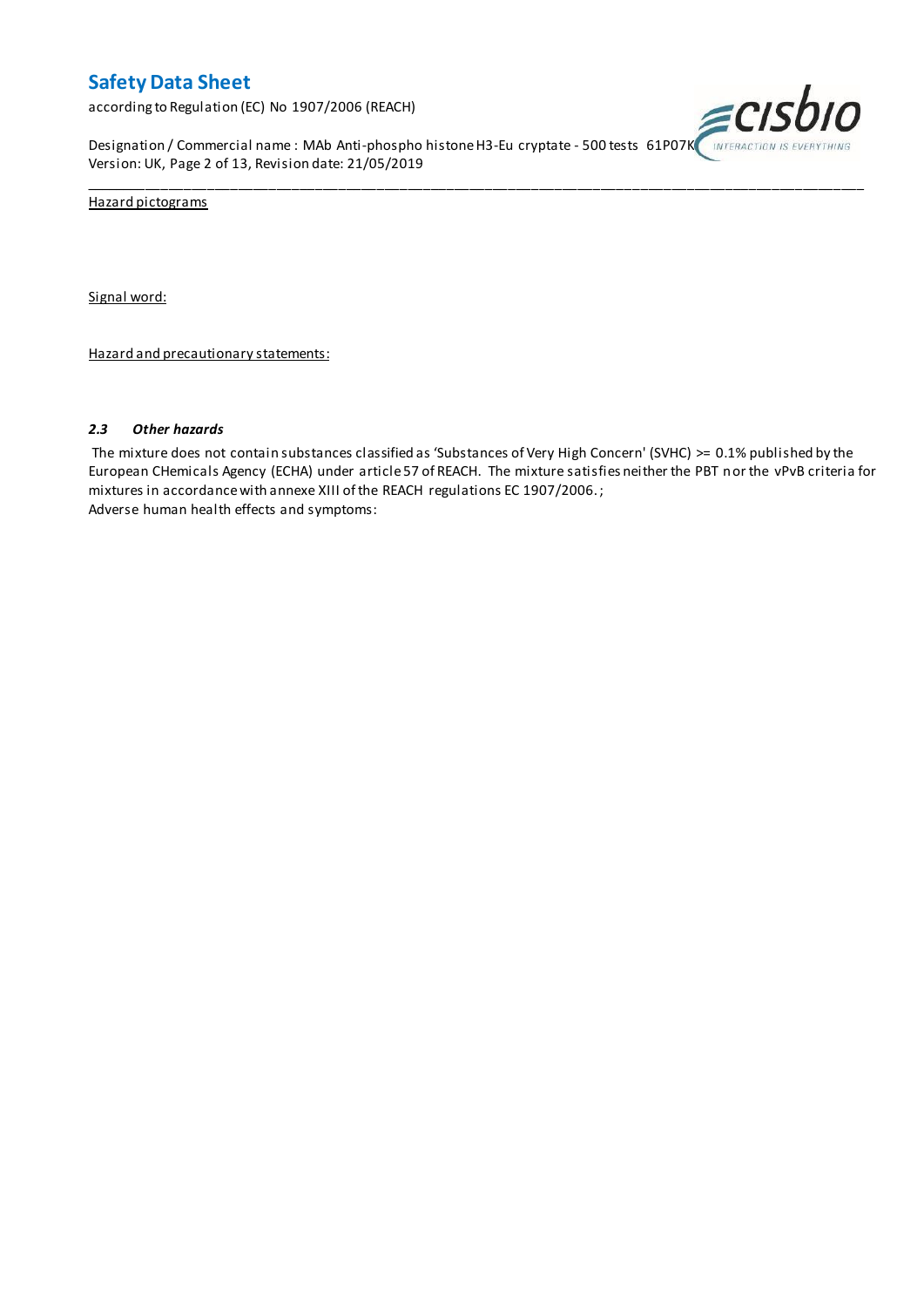according to Regulation (EC) No 1907/2006 (REACH)



Designation / Commercial name : MAb Anti-phospho histone H3-Eu cryptate - 500 tests 61P07K Version: UK, Page 3 of 13, Revision date: 21/05/2019

### **Section 3 : Composition/information on ingredients**

#### *3.2 Mixtures*

Hazardous ingredients:

| Substance name                                                                 | CASn <sup>o</sup> | Index n° | EC n <sup>o</sup> | Classification according Regulation (EC) Concentration<br>No. 1272 [CLP] | (%)     | <b>SCL</b> | M-factor |
|--------------------------------------------------------------------------------|-------------------|----------|-------------------|--------------------------------------------------------------------------|---------|------------|----------|
| $4-(2-$<br>hydroxyethyl)piperazin<br>7365-45-9<br>1-ylethanesulphonic<br>lacid |                   |          | 230-907-9         |                                                                          | $< 3\%$ |            |          |

\_\_\_\_\_\_\_\_\_\_\_\_\_\_\_\_\_\_\_\_\_\_\_\_\_\_\_\_\_\_\_\_\_\_\_\_\_\_\_\_\_\_\_\_\_\_\_\_\_\_\_\_\_\_\_\_\_\_\_\_\_\_\_\_\_\_\_\_\_\_\_\_\_\_\_\_\_\_\_\_\_\_\_\_\_\_\_\_\_\_\_\_\_\_\_\_\_\_\_\_\_

Additional information:

Full text of H- and EUH-phrases: see SECTION 16.

### **Section 4 : First aid measures**

#### *4.1 Description of first aid measures*

**General information**:Do not leave affected person unattended. ;

**Following inhalation:**In case of respiratory tractirritation, consult a physician. ;

**Following skin contact**:After contact with skin, wash immediately with water ;

**Following eye contact**:After contact with the eyes, rinse with water with the eyelids open for a sufficient length of time, then consult an ophthalmologist immediately. ;

**Following ingestion**:Do NOT induce vomiting. ;

**Self-protection of the first aider**:

#### *4.2 Most important symptoms and effects, both acute and delayed*

Symptoms:No known symptoms to date. ; Effects:

#### *4.3 Indication of any immediate medical attention and special treatment needed*

Notes for the doctor:

### **Section 5 : Firefighting measures**

#### *5.1 Extinguishing media:*

**Suitable extinguishing media**:This product is not flammable. Use extinguishing agent suitable for type of surrounding fire ;

#### *5.2 Special hazards arising from the substance or mixture*

Hazardous combustion products:/

#### *5.3 Advice for fire-fighters*

Wear Protective clothing. ;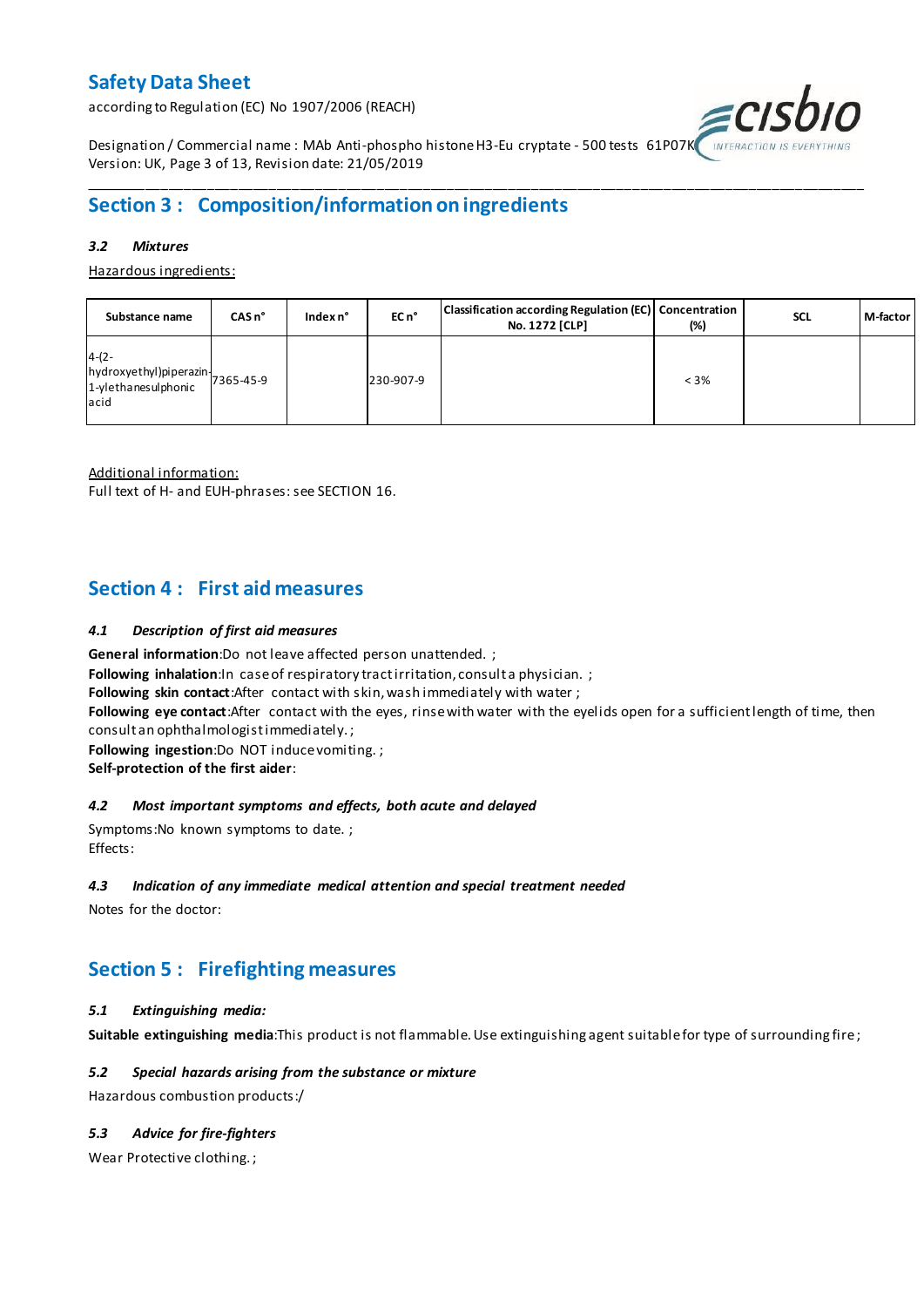according to Regulation (EC) No 1907/2006 (REACH)

Designation / Commercial name : MAb Anti-phospho histone H3-Eu cryptate - 500 tests 61P07K INTERACTION I Version: UK, Page 4 of 13, Revision date: 21/05/2019

\_\_\_\_\_\_\_\_\_\_\_\_\_\_\_\_\_\_\_\_\_\_\_\_\_\_\_\_\_\_\_\_\_\_\_\_\_\_\_\_\_\_\_\_\_\_\_\_\_\_\_\_\_\_\_\_\_\_\_\_\_\_\_\_\_\_\_\_\_\_\_\_\_\_\_\_\_\_\_\_\_\_\_\_\_\_\_\_\_\_\_\_\_\_\_\_\_\_\_\_\_



### **Section 6 : Accidental release measures**

#### *6.1 Personal precautions, protective equipment and emergency procedures*

Emergency procedures: Provide adequate ventilation. ;

#### *6.2 Environmental precautions*

Do not allow to enter into surface water or drains. ;

#### *6.3 Methods and material for containment and cleaning up*

For cleaning up:Suitable material for taking up: Absorbing material, organic ; Other information:

#### *6.4 Reference to other sections*

Additional information:

### **Section 7 : Handling and storage**

#### *7.1 Precautions for safe handling*

Protective measures: Advice on safe handling: Avoid contact with skin, eyes and clothes.; Fire preventions:

Do not eat, drink or smoke in areas where reagents are handled. ; Advice on general occupational hygiene Handle in accordance with good industrial hygiene and safety practice;

#### *7.2 Conditions for safe storage, including any incompatibilities*

Technical measures and storage conditions: Requirements for storage rooms and vessels: Keep container tightly closed.; Hints on storage assembly: Materials to avoid: Further information on storage conditions:

#### *7.3 Specific end uses:*

Recommendations on specific end uses: Observe technical data sheet. ;

### **Section 8 : Exposure controls/personal protection**

#### *8.1 Control parameters*

Preliminary remark:

#### 8.1.1 Occupational exposure limits:

• France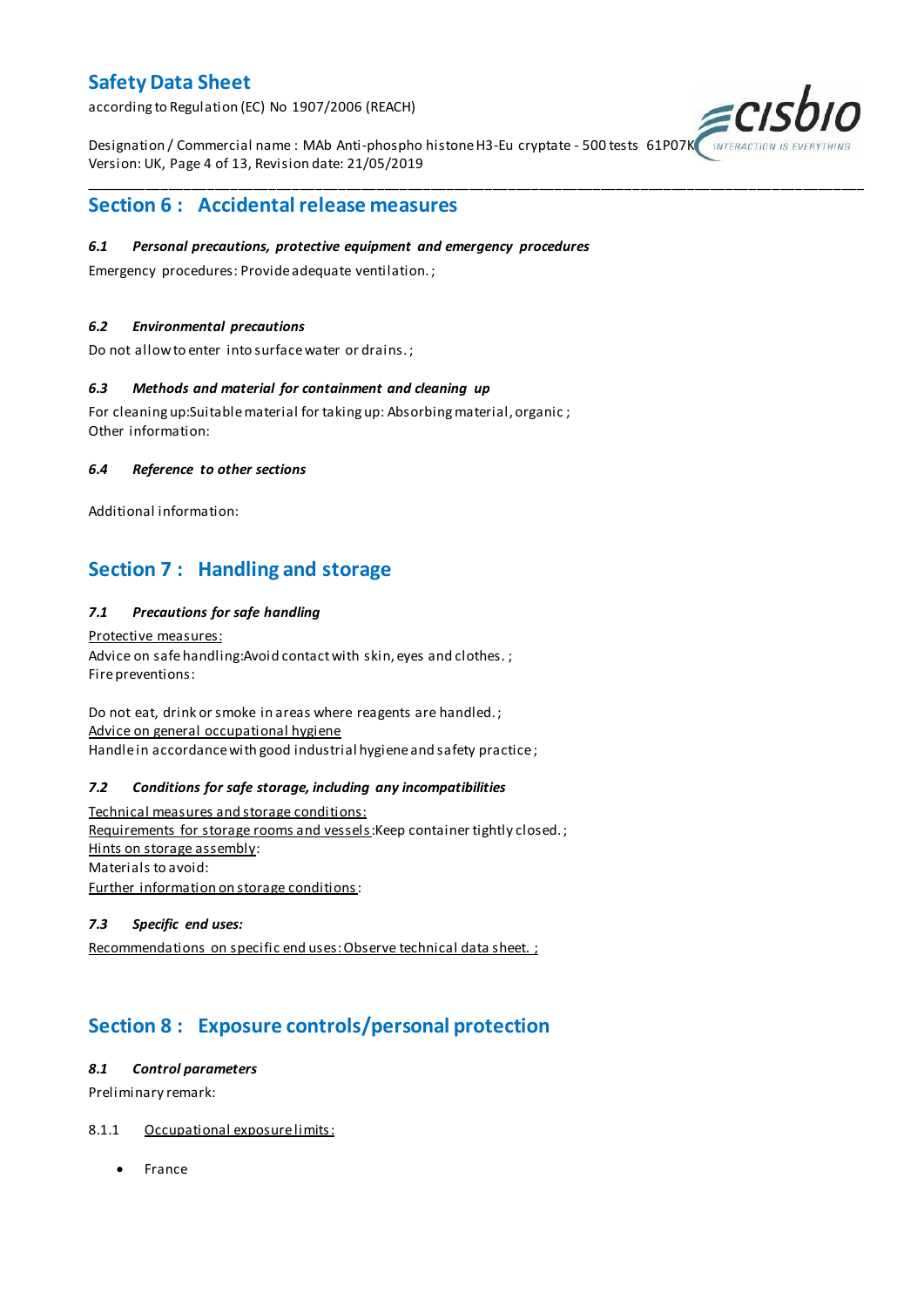according to Regulation (EC) No 1907/2006 (REACH)



Designation / Commercial name : MAb Anti-phospho histone H3-Eu cryptate - 500 tests 61P07K MITERACTION IS EVERYTHING Version: UK, Page 5 of 13, Revision date: 21/05/2019

| Source:                 |           | Informations relatives à la réglementation VME (France) : ED 984, 07.2012 |            |           |                         |  |  |  |  |  |  |  |  |
|-------------------------|-----------|---------------------------------------------------------------------------|------------|-----------|-------------------------|--|--|--|--|--|--|--|--|
| Substance               | EC-No.    | CAS-No                                                                    | VLE(mg/m3) | VLE (ppm) | VME(mg/m3)<br>VME (ppm) |  |  |  |  |  |  |  |  |
| 7365-45-9/230-<br>907-9 | 230-907-9 | 7365-45-9                                                                 |            |           |                         |  |  |  |  |  |  |  |  |

#### • Spain

| Source :                | June 2015 | Limites de Exposicion Profesional para Agentes Quimicos en Espana<br>Instituto Nacional de Seguridade Higiene en el Trabajo |                  |              |                  |              |  |  |  |  |  |
|-------------------------|-----------|-----------------------------------------------------------------------------------------------------------------------------|------------------|--------------|------------------|--------------|--|--|--|--|--|
| Substance               | EC-No.    | <b>CAS-No</b>                                                                                                               | $VLA-EC$ (mg/m3) | VLA-EC (ppm) | $VLA-ED (mg/m3)$ | VLA-ED (ppm) |  |  |  |  |  |
| 7365-45-9/230-<br>907-9 | 230-907-9 | 7365-45-9                                                                                                                   |                  |              |                  |              |  |  |  |  |  |

#### **•** Germany

| Source:             | TRGS 900, June 2015, BAuA |               |               |           |
|---------------------|---------------------------|---------------|---------------|-----------|
| Substance           | EC-No.                    | <b>CAS-No</b> | $AGW$ (mg/m3) | AGW (ppm) |
| 7365-45-9/230-907-9 | 230-907-9                 | 7365-45-9     |               |           |

- Italia
- **•** Greece
- $\bullet$  UK
- OSHA (USA)

| Source:                       |        | Occupational Safety and Health Administration (OSHA) Permissible Exposure Limits (PELS) from 29 CFR 1910.1000 |  |                                                                                               |                                                                      |                                                                        |  |  |  |  |  |  |  |
|-------------------------------|--------|---------------------------------------------------------------------------------------------------------------|--|-----------------------------------------------------------------------------------------------|----------------------------------------------------------------------|------------------------------------------------------------------------|--|--|--|--|--|--|--|
| Substance                     | EC-No. | <b>CAS-No</b>                                                                                                 |  | <b>OSHA Permissible</b><br>Exposure Limit (PEL)   Exposure Limit (PEL) 8-<br>hour TWA (mg/m3) | <b>OSHA Permissible</b><br><b>Exposure Limit (PEL)</b><br>STEL (ppm) | <b>OSHA Permissible</b><br><b>Exposure Limit (PEL)</b><br>STEL (mg/m3) |  |  |  |  |  |  |  |
| 7365-45-9 / 230-907 230-907-9 |        | 7365-45-9                                                                                                     |  |                                                                                               |                                                                      |                                                                        |  |  |  |  |  |  |  |

#### 8.1.2 Biological limit values (Germany):

| List of recommended health-based biological limit values (BLVs) and biological guidance values (BGVs), June 2014<br>Source: |
|-----------------------------------------------------------------------------------------------------------------------------|
|-----------------------------------------------------------------------------------------------------------------------------|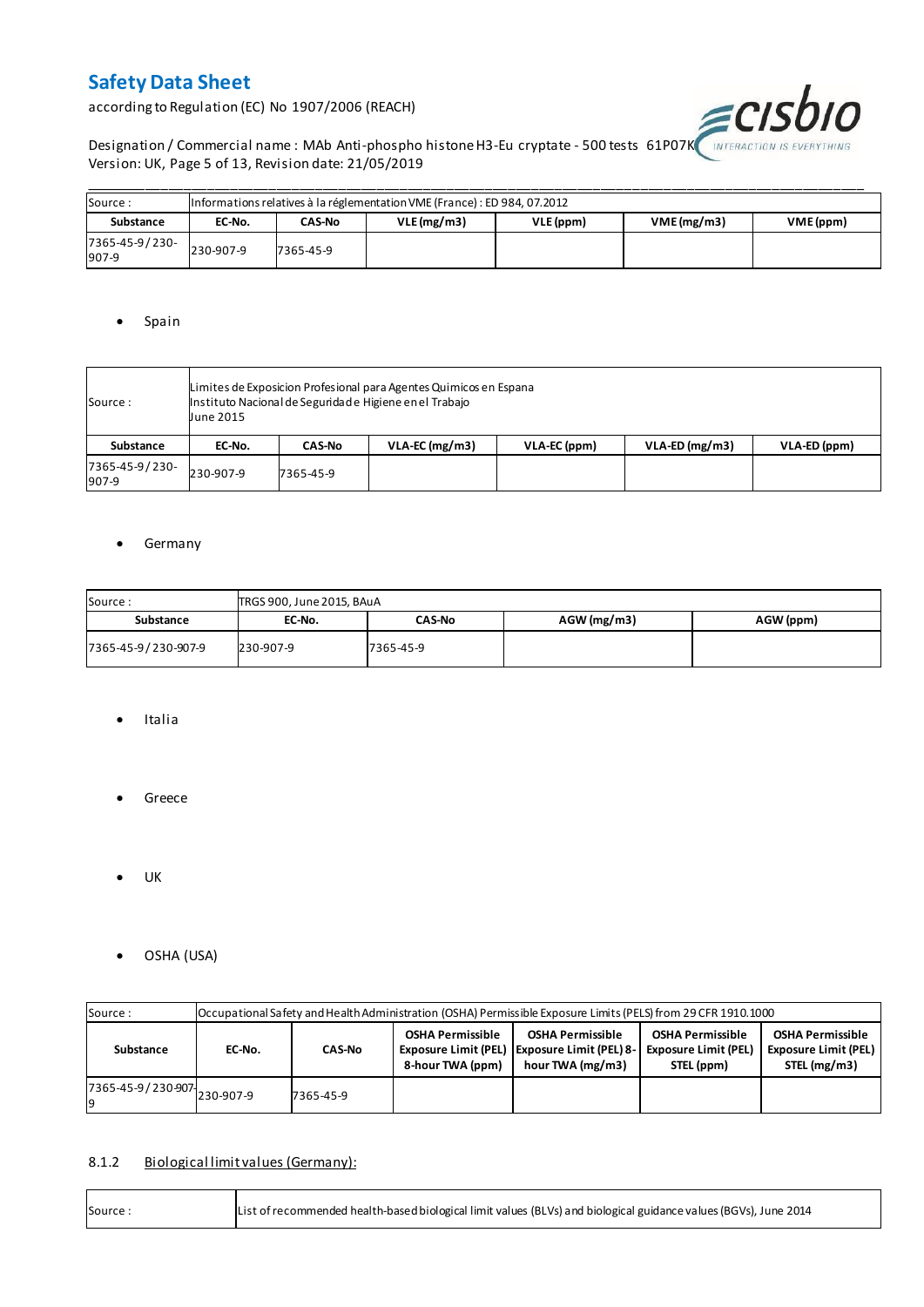according to Regulation (EC) No 1907/2006 (REACH)



Designation / Commercial name : MAb Anti-phospho histone H3-Eu cryptate - 500 tests  $\,61$ P07K $\,$ Version: UK, Page 6 of 13, Revision date: 21/05/2019

| Substance           | EC-No.    | <b>CAS-No</b> | BLV (mg/m3) | BLV (ppm) |
|---------------------|-----------|---------------|-------------|-----------|
| 7365-45-9/230-907-9 | 230-907-9 | 7365-45-9     |             |           |

#### 8.1.3 Exposure limits at intended use (Germany):

| Source:             | TRGS 903, November 2015, BAuA |           |             |           |  |  |  |  |  |  |  |
|---------------------|-------------------------------|-----------|-------------|-----------|--|--|--|--|--|--|--|
| Substance           | EC-No.                        | CAS-No    | BGW (mg/m3) | BGW (ppm) |  |  |  |  |  |  |  |
| 7365-45-9/230-907-9 | 230-907-9                     | 7365-45-9 |             |           |  |  |  |  |  |  |  |

#### 8.1.4 DNEL/PNEC-values:

#### • DNEL worker

| Source:                 |        | <b>GESTIS</b> - substance database |                                                 |                                                          |                                                           |                                 |                                                                            |                                    |                                                                                 |  |  |  |  |  |  |
|-------------------------|--------|------------------------------------|-------------------------------------------------|----------------------------------------------------------|-----------------------------------------------------------|---------------------------------|----------------------------------------------------------------------------|------------------------------------|---------------------------------------------------------------------------------|--|--|--|--|--|--|
| Substance               | EC-No. | <b>CAS-No</b>                      | Acute - dermal,<br>local effects<br>(mg/kg/day) | $Long-term -$<br>dermal, local<br>effects<br>(mg/kg/day) | Long-term –<br>dermal.<br>systemic effects<br>(mg/kg/day) | $Acute -$<br>linhalation. local | $Acute -$<br>inhalation.<br>vuleffects (mg/m3) systemic effects<br>(mg/m3) | $Long-term -$<br>inhalation, local | $Long-term -$<br>inhalation.<br>~~ leffects (mg/m3) systemic effects<br>(mg/m3) |  |  |  |  |  |  |
| 7365-45-9/<br>230-907-9 |        | 230-907-97365-45-9                 |                                                 |                                                          |                                                           |                                 | 23.5-23.5                                                                  |                                    |                                                                                 |  |  |  |  |  |  |

#### DNEL consumer

| Source:                       |        | GESTIS - substance database |                                               |                                                          |                                                             |                              |                                                                           |                                  |                                                                              |  |  |  |  |  |
|-------------------------------|--------|-----------------------------|-----------------------------------------------|----------------------------------------------------------|-------------------------------------------------------------|------------------------------|---------------------------------------------------------------------------|----------------------------------|------------------------------------------------------------------------------|--|--|--|--|--|
| Substance                     | EC-No. | <b>CAS-No</b>               | Acute-dermal.<br>local effects<br>(mg/kg/day) | $Long-term -$<br>dermal, local<br>effects<br>(mg/kg/day) | $Long-term -$<br>dermal,<br>systemic effects<br>(mg/kg/day) | Acute –<br>inhalation, local | $Acute -$<br>inhalation.<br>"leffects (mg/m3) systemic effects<br>(mg/m3) | Long-term –<br>inhalation, local | $Long-term -$<br>inhalation.<br>weffects (mg/m3) systemic effects<br>(mg/m3) |  |  |  |  |  |
| $7365 - 45 - 9/$<br>230-907-9 |        | 230-907-97365-45-9          |                                               |                                                          |                                                             |                              |                                                                           |                                  |                                                                              |  |  |  |  |  |

#### DNEL remark:

• PNEC

| Source:         | <b>INERIS</b>                    |               |            |                                                                                                                  |  |  |              |  |                      |  |            |  |                      |  |  |
|-----------------|----------------------------------|---------------|------------|------------------------------------------------------------------------------------------------------------------|--|--|--------------|--|----------------------|--|------------|--|----------------------|--|--|
| Substance       |                                  |               |            | PNEC AQUATIC                                                                                                     |  |  |              |  |                      |  |            |  | <b>PNEC Sediment</b> |  |  |
|                 | EC-No.                           | <b>CAS-No</b> | freshwater |                                                                                                                  |  |  | marine water |  | intermittent release |  | freshwater |  | marine water         |  |  |
|                 |                                  |               |            | (mg/L)  (mg/kg)  (ppm)  (mg/L)  (mg/kg) (ppm)  (mg/L)  (mg/kg)  (ppm)  (mg/L) (mg/kg) (ppm) (mg/L) (mg/kg) (ppm) |  |  |              |  |                      |  |            |  |                      |  |  |
| 7365-45-9<br>19 | l/ 230-907-l230-907-9l7365-45-9l |               |            |                                                                                                                  |  |  |              |  |                      |  |            |  |                      |  |  |

| Source:          | <b>INERIS</b> |               |               |         |              |                                       |         |  |          |                      |  |                             |                          |       |
|------------------|---------------|---------------|---------------|---------|--------------|---------------------------------------|---------|--|----------|----------------------|--|-----------------------------|--------------------------|-------|
| <b>Substance</b> | EC-No.        | <b>CAS-No</b> | <b>Others</b> |         |              |                                       |         |  |          |                      |  |                             |                          |       |
|                  |               |               | PNEC soil     |         |              | <b>PNEC</b> sewage treatment<br>plant |         |  | PNEC air |                      |  | PNEC secondary<br>poisoning |                          |       |
|                  |               |               | l(mg/L)       | (mg/kg) | (ppm) (mg/L) |                                       | (mg/kg) |  |          | (ppm) (mg/L) (mg/kg) |  |                             | (ppm) $(mg/L)$ $(mg/kg)$ | (ppm) |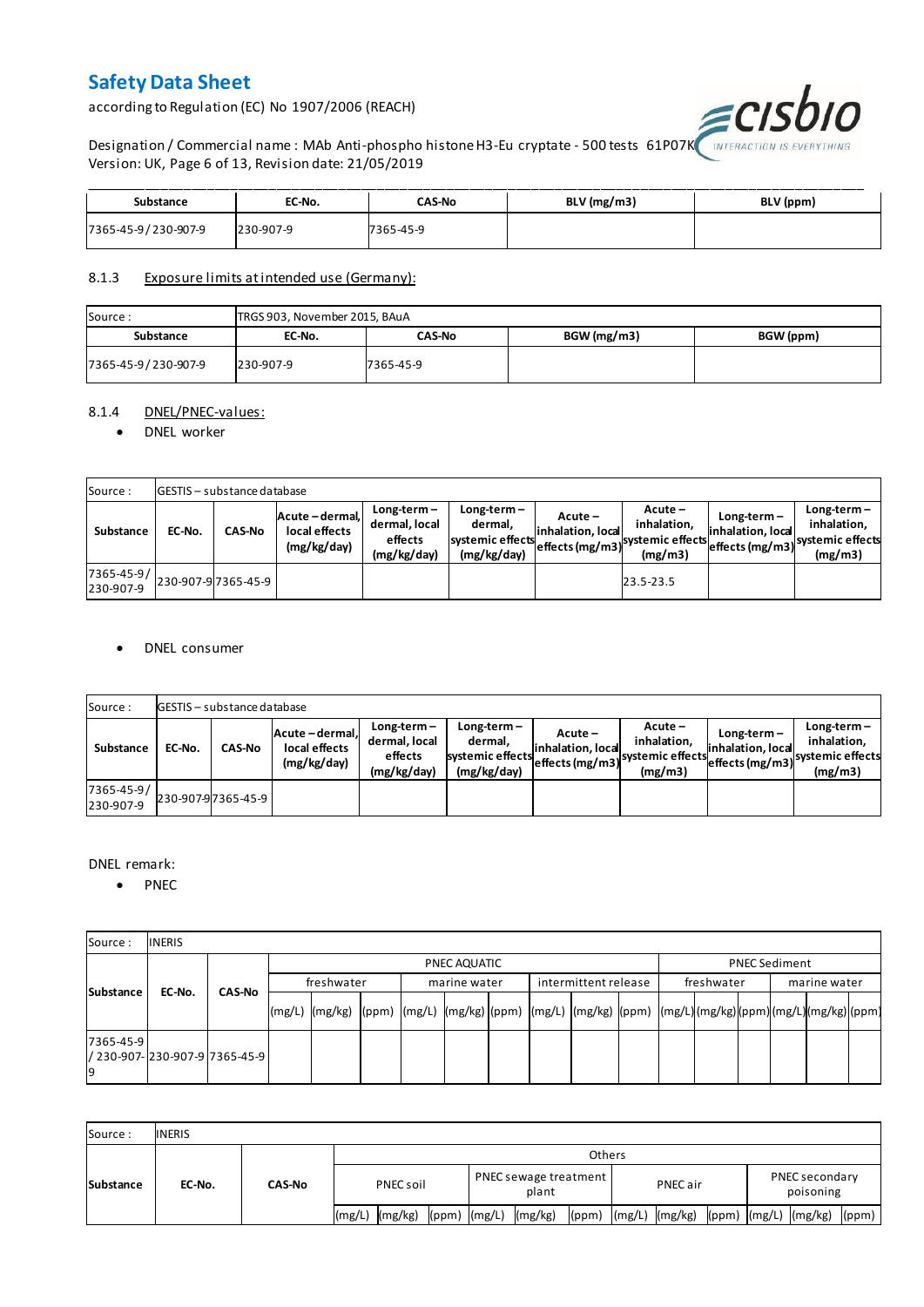according to Regulation (EC) No 1907/2006 (REACH)



Designation / Commercial name : MAb Anti-phospho histone H3-Eu cryptate - 500 tests 61P07K INTERACTION IS I Version: UK, Page 7 of 13, Revision date: 21/05/2019

| 7365-45-9/<br>230-907-9 230-907-9 | 7365-45-9 |  |  |  |  |  |  |
|-----------------------------------|-----------|--|--|--|--|--|--|

PNEC remark: Control parameters remark:

#### *8.2 Exposure controls*

8.2.1 Appropriate engineering controls:

8.2.2 Personal protective equipment:

**Eye / Face protection**: Safety glasses with side-shields ; **Skin protection**:Gloves ;

**Respiratory protection**:Ensure adequate ventilation ;

**Thermal hazards**:

8.2.3 Environmental exposure controls:

### **Section 9 : Physical and chemical properties**

#### *9.1 Information on basic physical and chemical properties*

| <u>Appearance</u>     |             |
|-----------------------|-------------|
| Physical state        | Liquid;     |
| Colour                | Colorless ; |
| Odour                 |             |
| Odour threshold (ppm) |             |

|                                                             |                                       | Value | Concentration<br>(mol/L) | Method | Temperature (°C) | Pressure (kPa) | Remark |
|-------------------------------------------------------------|---------------------------------------|-------|--------------------------|--------|------------------|----------------|--------|
| pH                                                          |                                       |       |                          |        |                  |                |        |
| Melting point (°C)                                          |                                       |       |                          |        |                  |                |        |
| Freezing point (°C)                                         |                                       |       |                          |        |                  |                |        |
| Initial boiling point/boiling range (°C)                    |                                       |       |                          |        |                  |                |        |
| Flash point (°C)                                            |                                       |       |                          |        |                  |                |        |
| Evaporation rate (kg/m <sup>2</sup> /h)                     |                                       |       |                          |        |                  |                |        |
| Flammability (type : ) (%)                                  |                                       |       |                          |        |                  |                |        |
| Upper/lower<br>flammability or explosive<br>limits          | Upper explosive limit<br>(%)          |       |                          |        |                  |                |        |
|                                                             | Lower explosive limit (%)             |       |                          |        |                  |                |        |
| Vapour pressure (kPa)                                       |                                       |       |                          |        |                  |                |        |
| Vapour density (g/cm <sup>3</sup> )                         |                                       |       |                          |        |                  |                |        |
|                                                             | Density (g/cm <sup>3</sup> )          |       |                          |        |                  |                |        |
| Densities                                                   | Relative density (g/cm <sup>3</sup> ) |       |                          |        |                  |                |        |
|                                                             | Bulk density (g/cm <sup>3</sup> )     |       |                          |        |                  |                |        |
|                                                             | Critical density (g/cm <sup>3</sup> ) |       |                          |        |                  |                |        |
| Solubility (Type: ) (g/L)                                   |                                       |       |                          |        |                  |                |        |
| Partition coefficient (log Pow)<br>n-octanol/water at pH :  |                                       |       |                          |        |                  |                |        |
| Auto-ignition temperature (°C)                              |                                       |       |                          |        |                  |                |        |
| Decomposition temperature (°C)<br>Decomposition energy : kJ |                                       |       |                          |        |                  |                |        |
| Viscosity                                                   | Viscosity, dynamic (poiseuille)       |       |                          |        |                  |                |        |
|                                                             | Viscosity, cinematic $(cm3/s)$        |       |                          |        |                  |                |        |
| Oxidising properties                                        |                                       |       |                          |        |                  |                |        |
| <b>Explosive properties</b>                                 |                                       |       |                          |        |                  |                |        |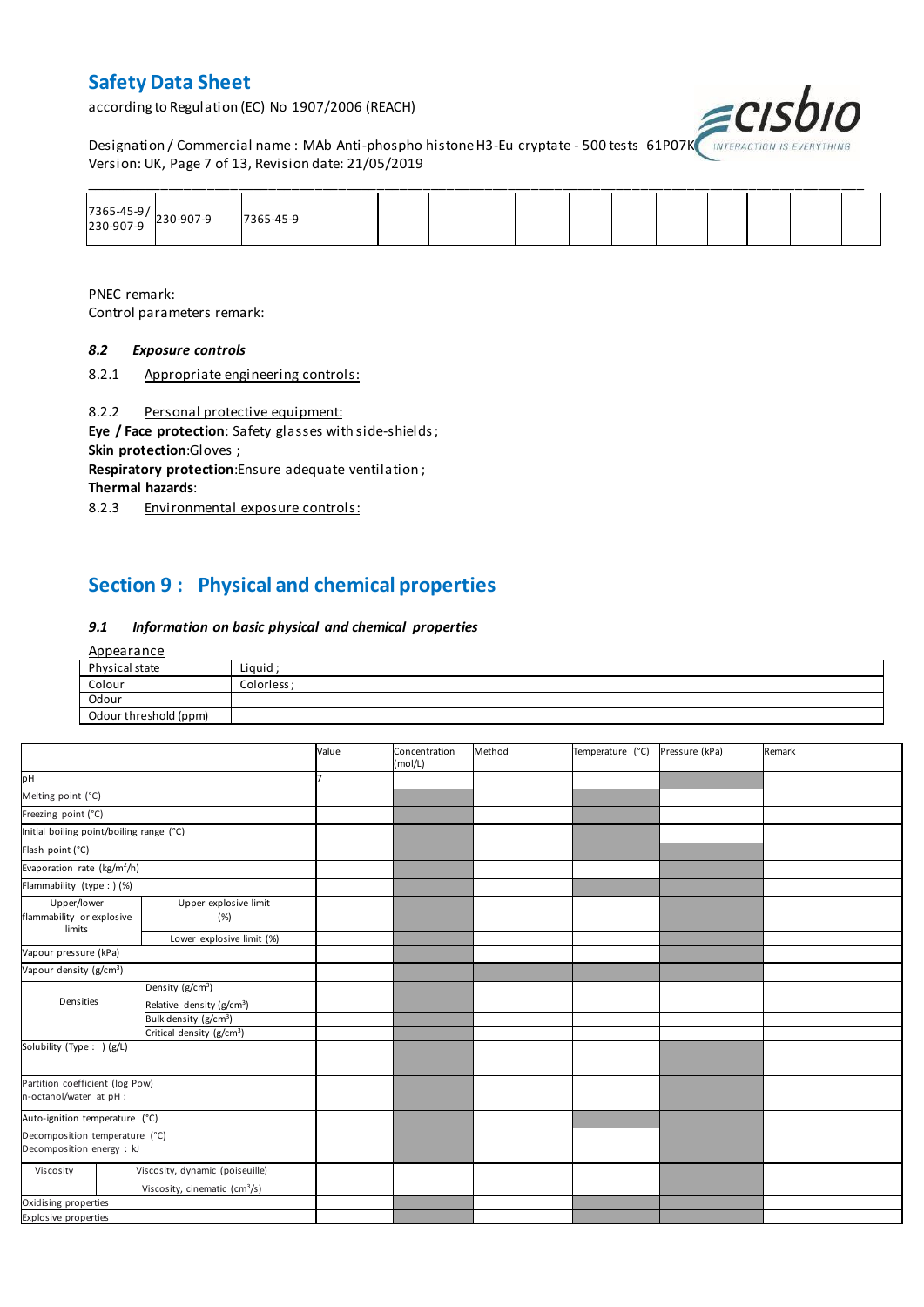according to Regulation (EC) No 1907/2006 (REACH)



Designation / Commercial name : MAb Anti-phospho histone H3-Eu cryptate - 500 tests 61P07K Version: UK, Page 8 of 13, Revision date: 21/05/2019

\_\_\_\_\_\_\_\_\_\_\_\_\_\_\_\_\_\_\_\_\_\_\_\_\_\_\_\_\_\_\_\_\_\_\_\_\_\_\_\_\_\_\_\_\_\_\_\_\_\_\_\_\_\_\_\_\_\_\_\_\_\_\_\_\_\_\_\_\_\_\_\_\_\_\_\_\_\_\_\_\_\_\_\_\_\_\_\_\_\_\_\_\_\_\_\_\_\_\_\_\_

#### *9.2 Other information:*

No other relevant data available

### **Section 10 : Stability and reactivity**

*10.1 Reactivity* This material is considered to be non-reactive under normal use conditions. ;

- *10.2 Chemical stability*
- *10.3 Possibility of hazardous reactions*
- *10.4 Conditions to avoid:*
- *10.5 Incompatible materials:*
- *10.6 Hazardous decomposition products:*

Does not decompose when used for intended uses. ;

### **Section 11 : Toxicological information**

Toxicokinetics, metabolism and distribution

#### *11.1 Information on toxicological effects*

#### **Substances**

**Acute toxicity**

Animal data: Acute oral toxicity:

Acute dermal toxicity:

Acute inhalative toxicity:

Practical experience / human evidence: Assessment / Classification: General Remark:

**Skin corrosion/irritation**

Animal data:

In-vitro skin test method: In-vitro skin test result: Assessment / Classification:

**Eye damage/irritation**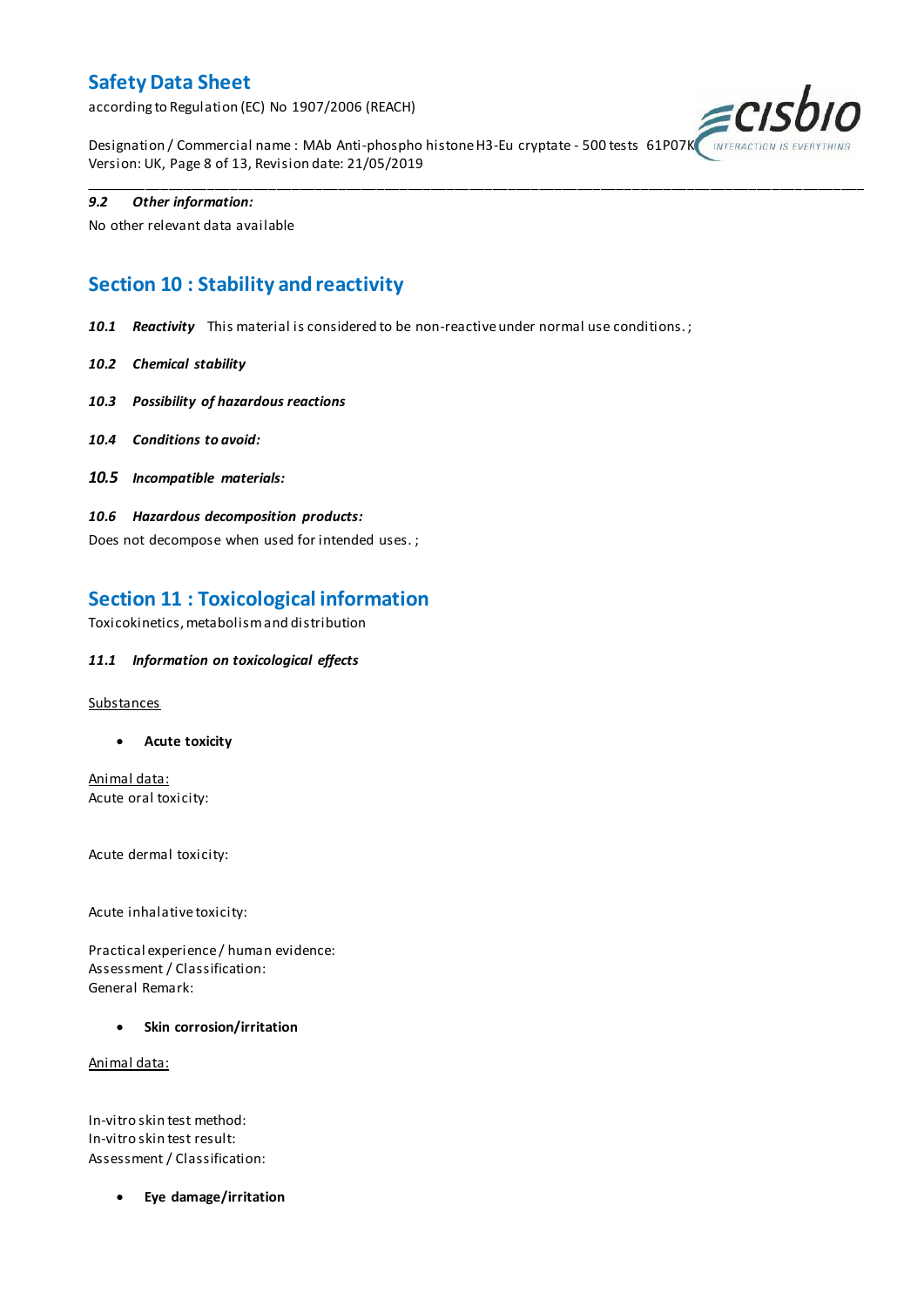according to Regulation (EC) No 1907/2006 (REACH)



Designation / Commercial name : MAb Anti-phospho histone H3-Eu cryptate - 500 tests 61P07K Version: UK, Page 9 of 13, Revision date: 21/05/2019

\_\_\_\_\_\_\_\_\_\_\_\_\_\_\_\_\_\_\_\_\_\_\_\_\_\_\_\_\_\_\_\_\_\_\_\_\_\_\_\_\_\_\_\_\_\_\_\_\_\_\_\_\_\_\_\_\_\_\_\_\_\_\_\_\_\_\_\_\_\_\_\_\_\_\_\_\_\_\_\_\_\_\_\_\_\_\_\_\_\_\_\_\_\_\_\_\_\_\_\_\_

#### Animal data:

In vitro eye test method: In vitro eye test result: Assessment / Classification:

- **CMR effects (carcinogenity, mutagenicity and toxicity for reproduction)**
	- o Germ cell mutagenicity:

Animal data:

Assessment / Classification:

o Carcinogenicity

Practical experience / human evidence: Animal data:

Other information: Assessment / Classification:

o Reproductive toxicity

Practical experience / human evidence: Animal data:

Other information: Assessment / Classification:

Overall assessment on CMR properties:

- **Specific target organ toxicity (single exposure)**
	- o STOT SE 1 and 2

Animal data:

Other information:

o STOT SE 3

Practical experience / human evidence:

Other information: Assessment / Classification:

#### **Specific target organ toxicity (repeated exposure)**

Practical experience / human evidence: Animal data:

Assessment / Classification: Other information

**Aspiration hazard**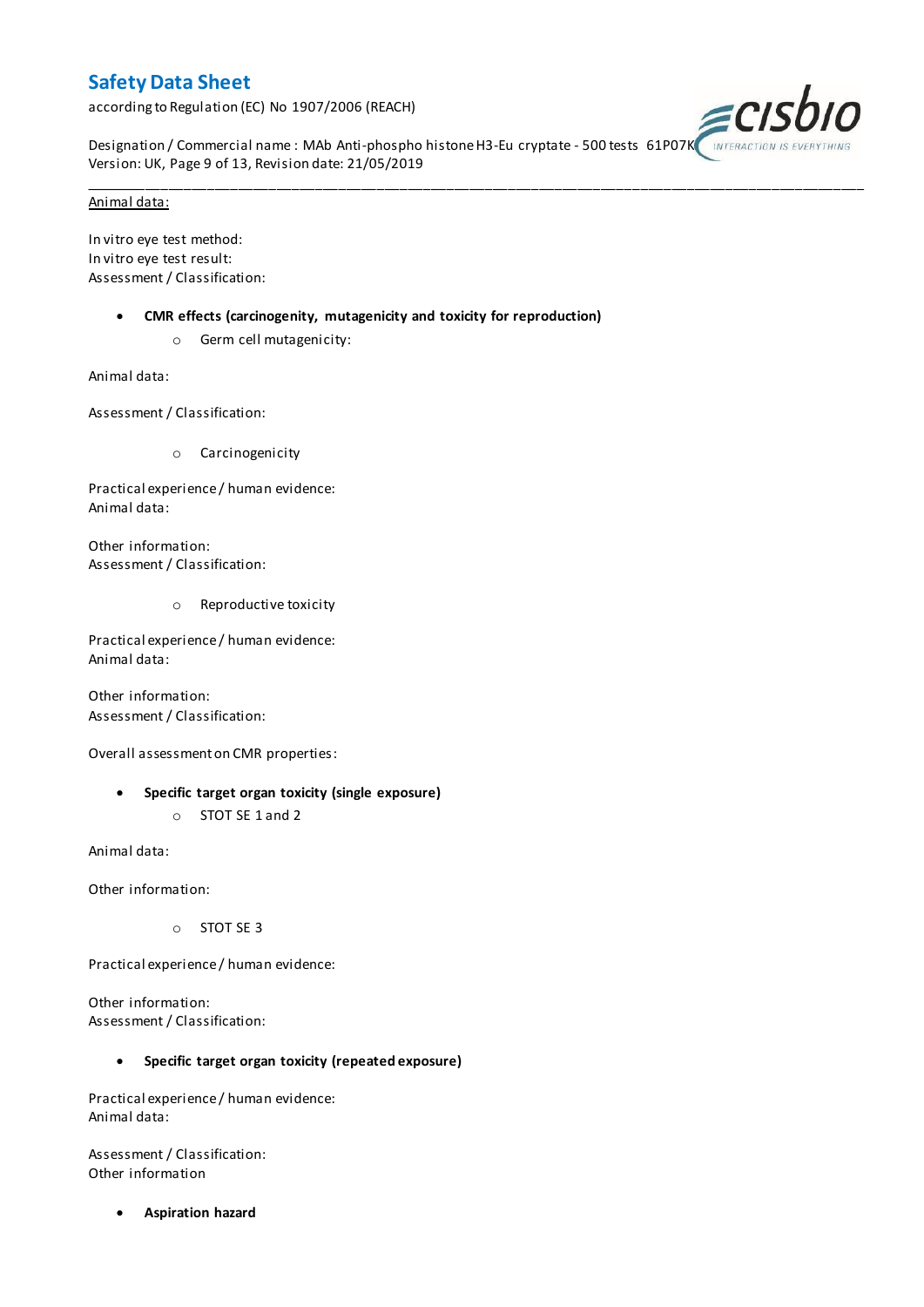according to Regulation (EC) No 1907/2006 (REACH)



Designation / Commercial name : MAb Anti-phospho histone H3-Eu cryptate - 500 tests 61P07K Version: UK, Page 10 of 13, Revision date: 21/05/2019

Practical experience / human evidence: Experimental data: viscosity data: see SECTION 9. Assessment / Classification: Remark:

11.1.1 Mixtures No toxicological information is available for the mixture itself

### **Section 12 : Ecological information**

In case that test data regarding one endpoint/differentiation exist for the mixture itself, the classification is carried out according to the substance criteria (excluding biodegradation and bioaccumulation). If no test data exist, the criteria for mixture classification has to be used (calculation method) in this case the toxicological data of the ingredients are shown.

\_\_\_\_\_\_\_\_\_\_\_\_\_\_\_\_\_\_\_\_\_\_\_\_\_\_\_\_\_\_\_\_\_\_\_\_\_\_\_\_\_\_\_\_\_\_\_\_\_\_\_\_\_\_\_\_\_\_\_\_\_\_\_\_\_\_\_\_\_\_\_\_\_\_\_\_\_\_\_\_\_\_\_\_\_\_\_\_\_\_\_\_\_\_\_\_\_\_\_\_\_

### *12.1 Aquatic toxicity:*

Acute (short-term) fish toxicity

Chronic (long-term) fish toxicity

Acute (short-term) toxicity to crustacea

Chronic (long-term) toxicity to crustacea

Acute (short-term) toxicity to algae and cyanobacteria

Toxicity to microorganisms and other aquatic plants / organisms

Assessment / Classification:

#### *12.2 Persistence and degradability*

Biodegradation:

Abiotic Degradation:

Assessment / Classification:

#### *12.3 Bioaccumulative potential*

Bioconcentration factor (BCF):

#### *12.4 Mobility in soil*

#### *12.5 Results of PBT and vPvB assessment*

*12.6 Other adverse effects:*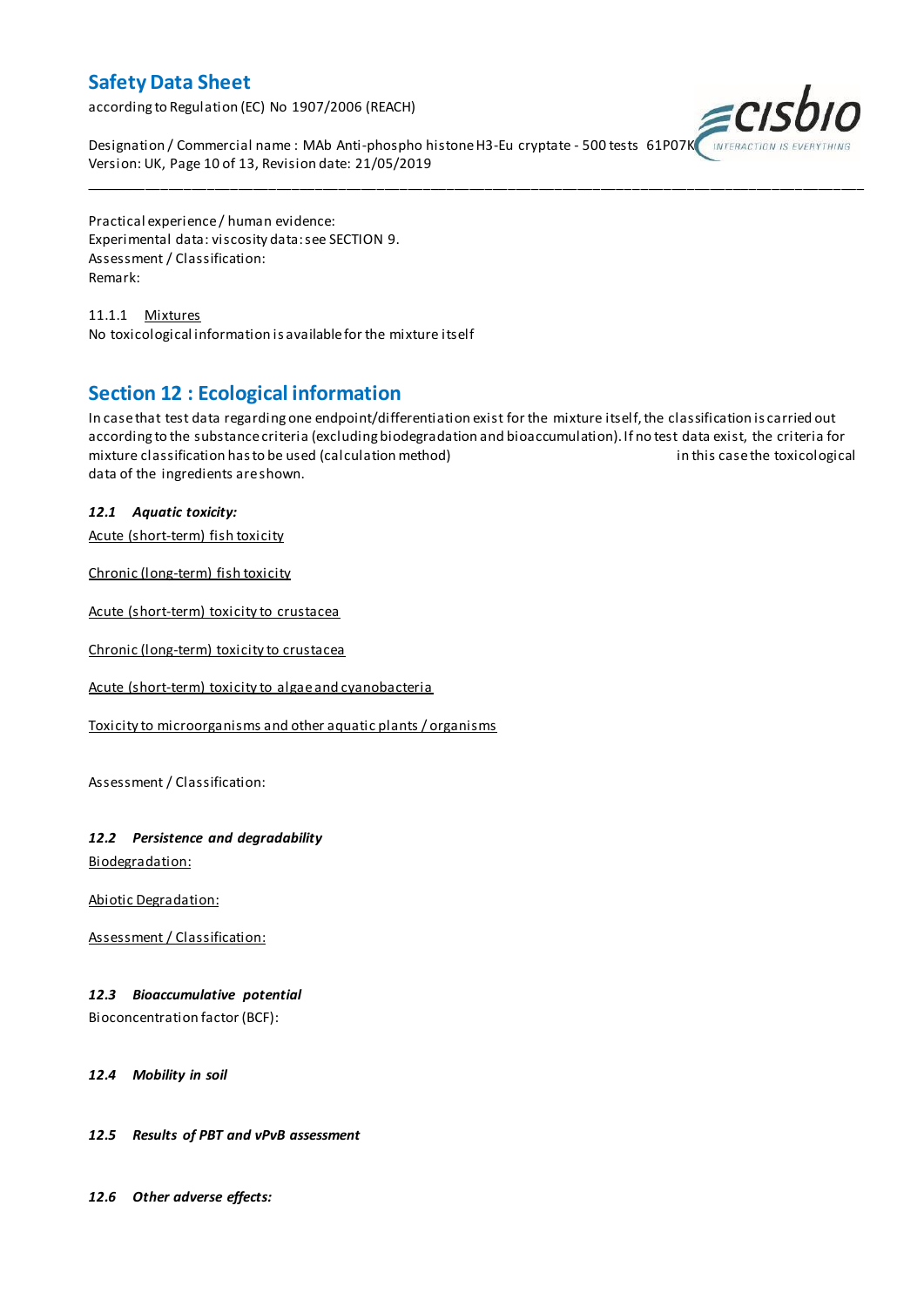according to Regulation (EC) No 1907/2006 (REACH)

Designation / Commercial name : MAb Anti-phospho histone H3-Eu cryptate - 500 tests 61P07K Version: UK, Page 11 of 13, Revision date: 21/05/2019



Additional ecotoxicological information:

### **Section 13 : Disposal considerations**

#### *13.1 Waste treatment methods*

Waste treatment options:Dispose of waste according to applicable legislation. ;

*Transport in bulk according to Annex II of MARPOL 73/78 and the IBC Code*

### **Section 14 : Transport information**

ADR/RID/AND/IMDG/IATA

| UN No.                     |  |
|----------------------------|--|
| UN Proper shipping name    |  |
| Transport hazard class(es) |  |
| Hazard label(s)            |  |
|                            |  |
| Packing group              |  |

\_\_\_\_\_\_\_\_\_\_\_\_\_\_\_\_\_\_\_\_\_\_\_\_\_\_\_\_\_\_\_\_\_\_\_\_\_\_\_\_\_\_\_\_\_\_\_\_\_\_\_\_\_\_\_\_\_\_\_\_\_\_\_\_\_\_\_\_\_\_\_\_\_\_\_\_\_\_\_\_\_\_\_\_\_\_\_\_\_\_\_\_\_\_\_\_\_\_\_\_\_

### Land transport (ADR/RID) Classification code ADR: Special Provisions for ADR/RID: Limited quantities for ADR/RID:<br>
Packing Instructions for ADR/RID: Special packing provisions for ADI Special packing provisions for ADR/RID: Mixed packing provisions: Portable tanks and bulk containers Instructions: Portable tanks and bulk containers Special Provisions: ADR Tank Code: ADR Tank special provisions: Vehicle for tank carriage: Special provisions for carriage Packages: Special provisions for carriage Bulk: Special provisions for carriage for loading, unloading and handling: Special Provisions for carriage Operation: Hazard identification No: Transport category (Tunnel restriction code): Sea transport (IMDG) Marine Pollutant: Subsidiary risk(s) for IMDG: Packing provisions for IMDG: Limited quantities for IMDG: Packing instructions for IMDG: IBC Instructions: IBC Provisions: IMO tank instructions: UN tank instructions: Tanks and bulk Provisions: EmS : Stowage and segregation for IMDG: Properties and observations: Inland waterway transport (ADN) Classification Code ADN: Special Provisions ADN: Limited quantities ADN: Excepted quantities ADN: Carriage permitted: Carriage permitted: Provisions concerning loading and unloading: Provisions concerning carriage: Number of blue cones/lights: Remark: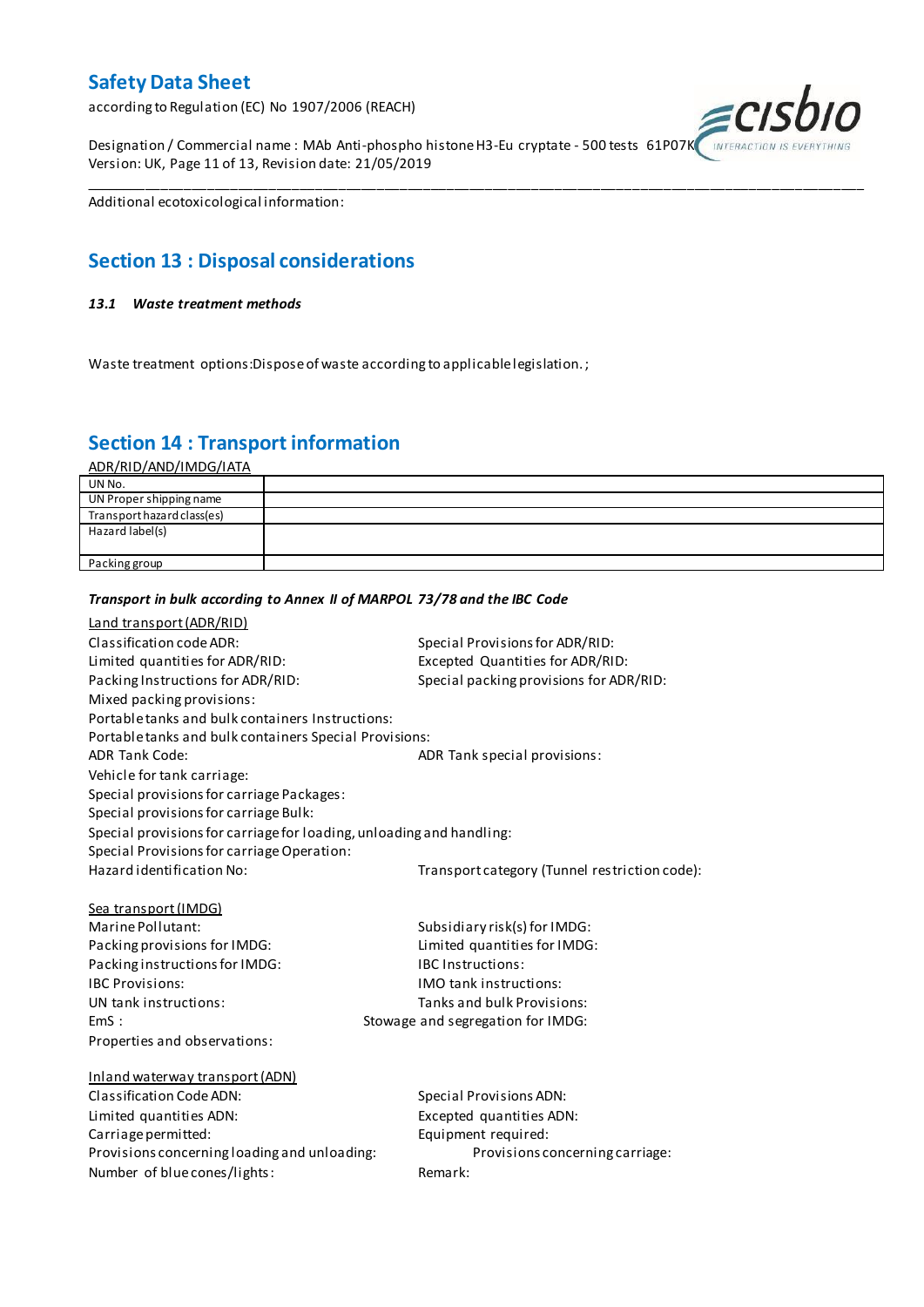according to Regulation (EC) No 1907/2006 (REACH)



Designation / Commercial name : MAb Anti-phospho histone H3-Eu cryptate - 500 tests 61P07K Version: UK, Page 12 of 13, Revision date: 21/05/2019

Air transport (ICAO-TI / IATA-DGR) Subsidiary risk for IATA: Excepted quantity for IATA: Passenger and Cargo Aircraft Limited Quantities Packing Instructions: Passenger and Cargo Aircraft Limited Quantities Maximal Net Quantity : Passenger and Cargo Aircraft Packaging Instructions : Passenger and Cargo Aircraft Maximal Net Quantity : Cargo Aircraft only Packaging Instructions : Cargo Aircraft only Maximal Net Quantity : ERG code: Special Provisions for IATA:

\_\_\_\_\_\_\_\_\_\_\_\_\_\_\_\_\_\_\_\_\_\_\_\_\_\_\_\_\_\_\_\_\_\_\_\_\_\_\_\_\_\_\_\_\_\_\_\_\_\_\_\_\_\_\_\_\_\_\_\_\_\_\_\_\_\_\_\_\_\_\_\_\_\_\_\_\_\_\_\_\_\_\_\_\_\_\_\_\_\_\_\_\_\_\_\_\_\_\_\_\_

## **Section 15 : Regulatory information**

#### *15.1 Safety, health and environmental regulations/legislation specific for the substance or mixture*

EU regulations

Authorisations and/or restrictions on use:

Authorisations: Restrictions on use: SVHC :

- Other EU regulations:
- Directive 2010/75/EC on industrial emissions

Not relevant

National regulations

#### *15.2 Chemical Safety Assessment:*

For this mixture, no chemical safety assessment has been carried out

### **Section 16 : Other information**

#### *16.1 Indication of changes*

Date of the previous version:03/05/2019 Modifications:

*16.2 Other informations*

*16.3 Classification for mixtures and used evaluation method according to regulation (EC) 1207/2008 [CLP]:* See SECTION 2.1 (classification).

#### *16.4 Relevant R-, H- and EUH-phrases (number and full text):*